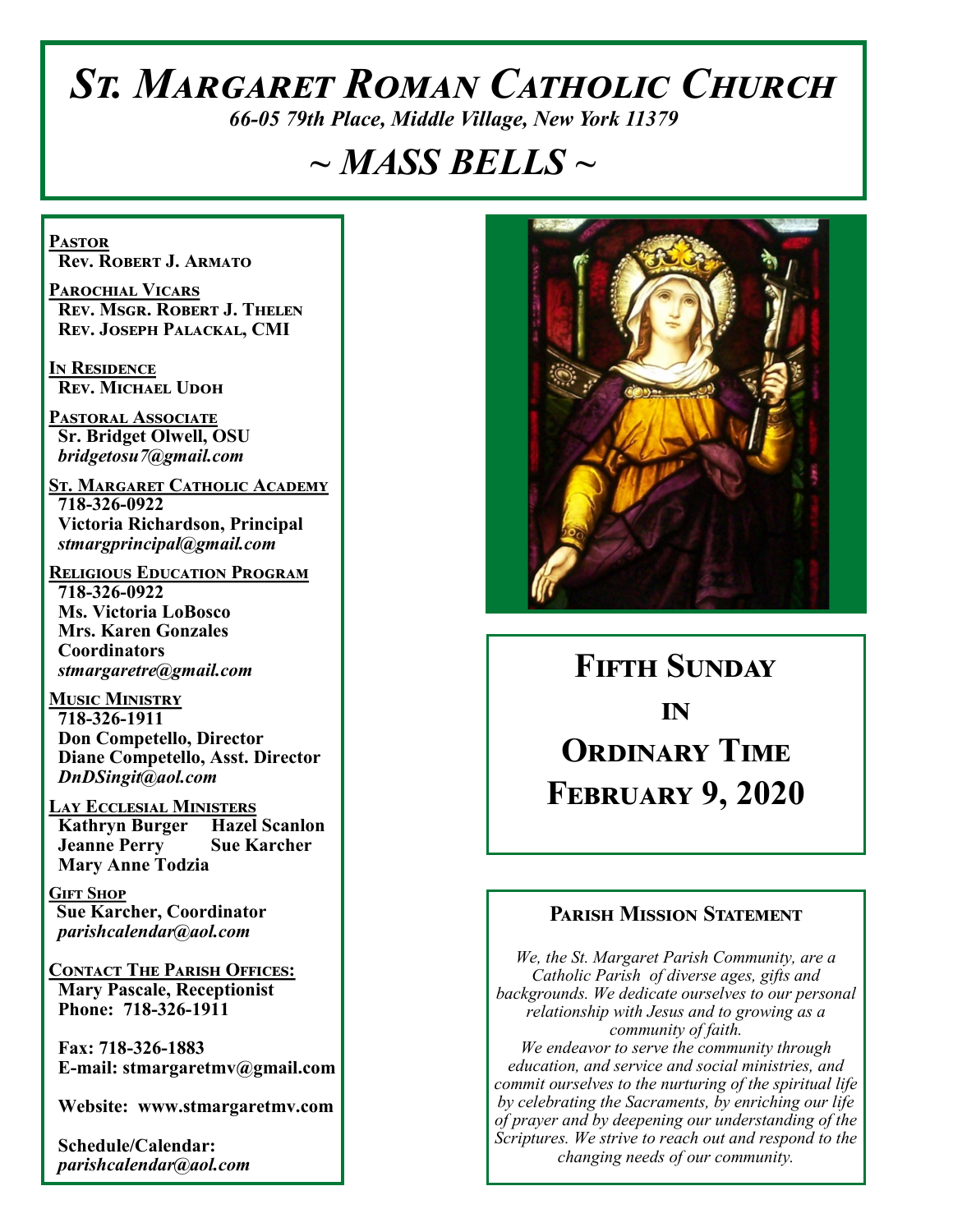## *MASSES FOR THE WEEK*

| SUN.                  | <b>FEBRUARY 9 - FIFTH SUNDAY IN</b><br><b>ORDINARY TIME</b>                                                                                                                                                                                                                                               |
|-----------------------|-----------------------------------------------------------------------------------------------------------------------------------------------------------------------------------------------------------------------------------------------------------------------------------------------------------|
| 7:30<br>9:00<br>10:30 | Anna Roemmelt<br>In honor Our Lady of Lourdes/Antonino,<br>Giuseppe e Antonina Catalano/<br>Vincenza, Mariano e Salvatore Palmeri/<br>Maria, Leonardo e Filippo Curatolo/<br>Giuseppe Valenza/Guilia, Anna Maria e<br>Antonino Colombo/Vito Vincenzo<br>Manzella<br>John & Alice Shortall/Michael Gunning |
| <b>NOON</b><br>5:00PM | Carl Dokter/Joan Leonard<br>People of the Parish                                                                                                                                                                                                                                                          |
| MON.<br>7:00<br>9:00  | FEBRUARY 10 - ST. SCHOLASTICA<br>Rose D'Amato<br>Dottie Miller (BIRTH)                                                                                                                                                                                                                                    |
| TUE.                  | FEBRUARY 11 - OUR LADY<br><b>OF LOURDES</b>                                                                                                                                                                                                                                                               |
| 7:00<br>9:00          | Agatha Palumbo<br>Phyllis Armato                                                                                                                                                                                                                                                                          |
| WED.<br>7:00<br>9:00  | <b>FEBRUARY 12 - WEEKDAY</b><br><b>Joe Mullins</b><br>Florence & Joseph Dalton                                                                                                                                                                                                                            |
| THU.<br>7:00<br>9:00  | <b>FEBRUARY 13 - WEEKDAY</b><br>Elizabeth T. Aloisio<br>Robert J. Schaefer                                                                                                                                                                                                                                |
| FRI.                  | FEBRUARY 14 - STS. CYRIL AND<br><b>METHODIUS</b>                                                                                                                                                                                                                                                          |
| 7:00<br>9:00          | Dec. of the Motto & Barrett Families<br><b>Florence Maurer</b>                                                                                                                                                                                                                                            |
| SAT.<br>9:00          | <b>FEBRUARY 15 - WEEKDAY</b><br><b>Collective: Irma Lackner/Deborah Lovell/</b><br>Agatha Palumbo                                                                                                                                                                                                         |
| 5:00PM                | <b>Nancy Gardini</b>                                                                                                                                                                                                                                                                                      |
| SUN.                  | <b>FEBRUARY 16 - SIXTH SUNDAY IN</b><br><b>ORDINARY TIME</b>                                                                                                                                                                                                                                              |
| 7:30<br>9:00          | <b>William Roemmelt</b><br>Rose Carbornara/Giuseppe Valenza/<br>Daniele Bussa/Vito e Giuseppa Stabile/<br>Giuseppa Barone/Filippo Amato/                                                                                                                                                                  |
| 10:30<br><b>NOON</b>  | Joseph & Kathryn Buscemi (ANNI)<br>People of the Parish                                                                                                                                                                                                                                                   |

## **THE RECTORY WILL BE CLOSED ON MONDAY, FEBRUARY 17, IN OBSERVANCE OF PRESIDENT'S DAY MASS IS AT 9:00AM ONLY**

# **PARISH INFORMATION**

**Rectory Office Hours Monday - Friday - 9 am to Noon, and 1 pm to 5pm Tuesday & Wednesday evenings 5-7pm Saturday - by appointment Sunday - closed**

**CONFESSIONS** - Saturday, 4-4:45 pm or by appointment with a priest.

**NOVENA** to Our Lady of the Miraculous Medal Mondays after the 9am Mass.

# **THE ROSARY AND DIVINE MERCY**

devotion are prayed every morning in the church at 8:30am.

**BAPTISMS** take place on the 1st and 3rd Sundays of the month. Please call the rectory for an appointment and to register your child.

**WEDDINGS MUST** be scheduled at least six months in advance by appointment with a priest or a deacon. Please call the rectory office. For marriage preparation information visit www.pre-cana.org.

**THE ENGLISH CHOIR** rehearses on Tuesday, at 7 pm in the Church. Tenors and baritones needed!

**IL CORO ITALIANO** prattica ogni Domenica prima della Messa Italiana.

**THE YOUTH CHOIR** rehearses on Monday, from 6-7 pm in the Church. For more info, DnDsingit@aol.com

**BOY SCOUT TROOP #119** meets on Tuesdays from 7:15-9 pm in the Parish Hall. New members are welcome, age 10 1/2 & up. Call Mr. Krzewski, 718-894-4099.

**CUB PACK #119** meets on Mondays from 7-8:30 pm in the Parish Hall. New members welcome, age 6 to 10-1/2. Call Mr. Krzewski, 718-894-4099.

**SENIOR CITIZENS** meet every Wednesday at 12 Noon in the Parish Center.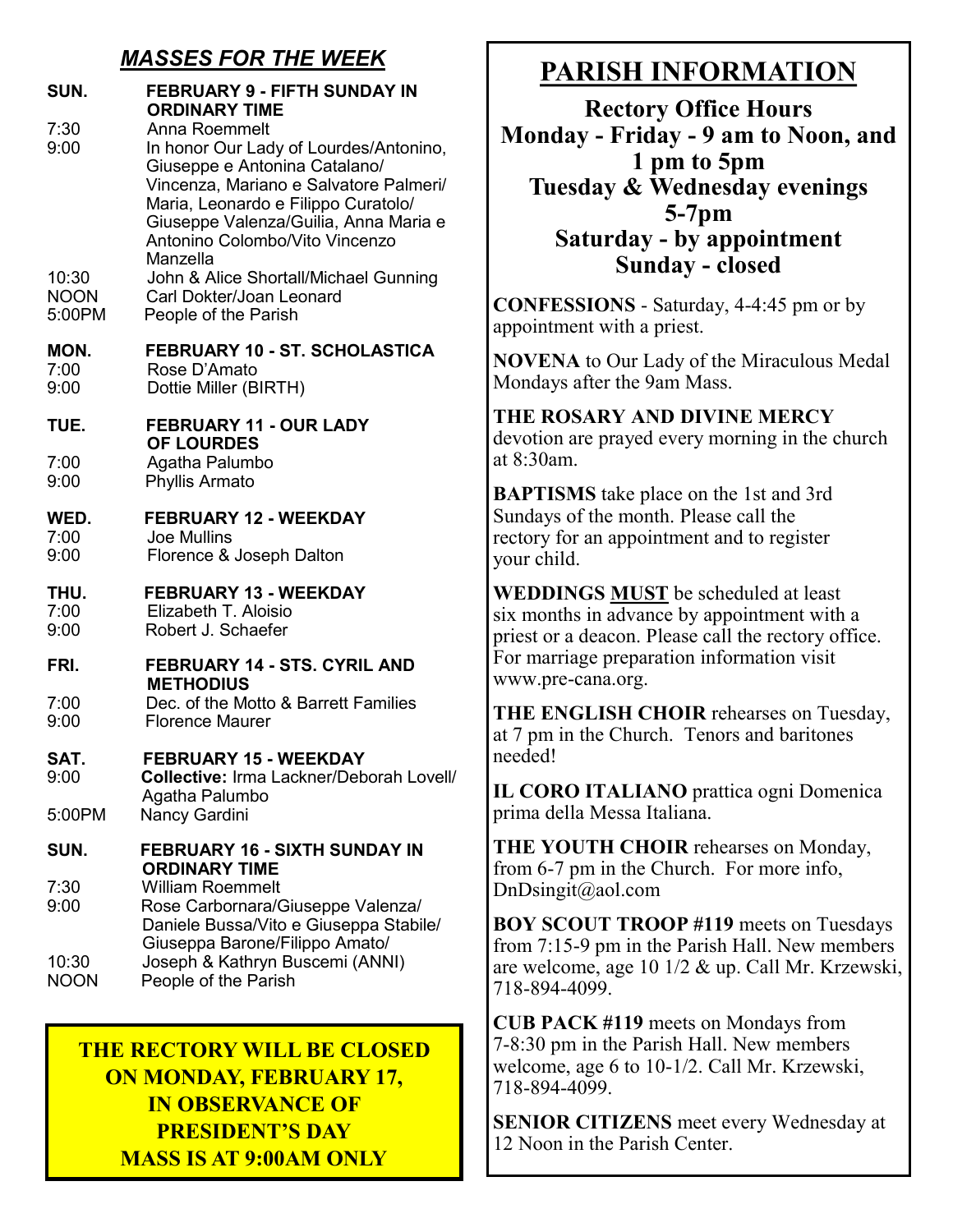# PLEASE PRAY FOR OUR SICK

Karen Guarascio, Connie Faccibene, Linda Frazier, Cari Ann Falk-LoBello, Glen Falk, Ronald Frazier, Robert Sabini, Lee Falk, Scott White, Baby McKinley Kelleher, Sean Harrison, Justin James Quirke, Elizabeth Ott, Mary Harrison, John Murphy, Anne McGinnis, Norma Voyer, Vicky Turato, Julio Pelaez, Maritza Gutierrez, Graciela Mora, Cindy Mulore, Salvatore Tuttolomondo, Gloria Mojica, Gloria Pemaj, Anne Gorian, Allen McConville, Joseph Simon, Jack Marchindiondo, The Scaturro Family, Louis Pitelli, Marion Caracciola, Vita Mazzola, Giovanni Campo, Edward Stoltzenberg, Louis Pittelli, James Graff, Carol Arevalo, Immaculate Marge D'Elia, Jim O'Friscoll, Mary Rigovich, Matteo Sabini, Bob Biolsi, The Mojica Family, Fr. William Farrugia, Msgr. Leonard Badia, Matthew Zender, Cathie Greulich, Joseph & Mary Augustine, Anthony Pittelli, Josephine Hartnett, Bob & Karen Schaefer, Jill Archbold, Fr. Paul Weinichs CP, Hannah Lehman,

*The names will remain for 3 months, please call 718-326-1911 and ask for continued prayers.*

### **Prayer Requests**

**Pray for vocations to the Priesthood and Religious Life.** 

**Please pray for our men and women from our Parish serving in the defense of our country: Lt. Col. Thomas Frohnhoefer Sgt. Robert A. Domenici** 



### *WE RECALL OUR BELOVED DECEASED*

*Especially, John J. Scotti, Thomas Ash, May they rest in Christ's Peace!*

# **MEMORIALS**

## *WINE & HOST THIS WEEK*

*are offered in memory of Andy Cafieio at the request of Catherine DeSena.* 

# *ALTAR CANDLES THIS WEEK*

*are offered in memory of Robert J. Schaefer at the request of the Napolitano Family.* 



*OUR LADY OF LOURDES FEBRUARY 11*

#### **TODAY'S READINGS**

 *Fifth Sunday in Ordinary Time* 

Is 58:7-10 Ps 112:4-5, 6-7, 8-9 1 Cor 2:1-5 Mt 5:13-16

#### **READINGS FOR THE WEEK**

Monday: 1 Kgs 8:1-7, 9-13 Ps 132:6-7, 8-10 Mk 6:53-56 Tuesday: 1 Kgs 8:22-23, 27-30 Ps 84:3, 4, 5, 10,11 Mk 7:14-23 Wednesday: 1 Kgs 10:1-10 Ps 37:5-6, 30-31, 39-40 Mk 7:14-23 Thursday: 1 Kgs 11:4-13 Ps 106:3-4, 35-36, 37, 40 Mk 7:24-30 Friday: 1Kgs 11:29-32, 12:19 Ps 81:10-11ab, 12-13, 14-15 Mk 7:31-37 Saturday: 1 Kgs 12:26-32, 13:33-34 Ps 106:6-7ab, 19-20 21-22 Mk 8:1-10 Sunday: Sir 15:15-20 Ps 119:1-2, 4-5, 17-18, 33-34 1 Cor 2:6-10 Mt 5:17-37 or Mt 5:20-22a, 27-28, 33-34a, 37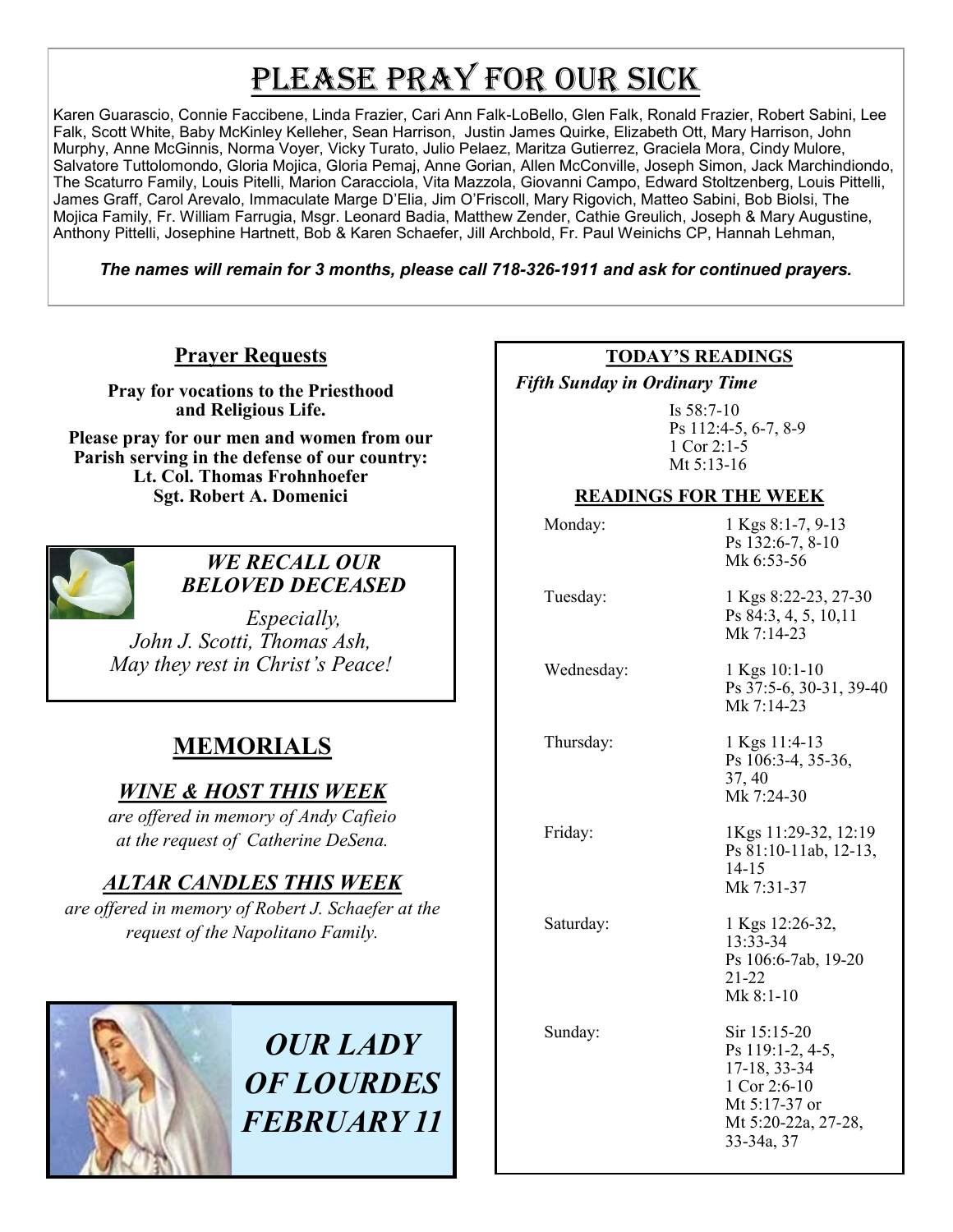### *From the Pastor's desk:*

# **SALT AND LIGHT**

 According to the Book of Exodus (Ex. 3:1-14), God appeared to Moses on Mount Horeb in the form of a flaming bush, which was not destroyed by the flame. Moses asked God for His Name, and He replied, "I am Who am." Some Scripture scholars alternately interpret this as "I am the One Who is for you." This might help us to understand the unconsumed bush more clearly as a symbol of God's abundant and inexhaustible self-gift, "the Gift that keeps on giving" without depletion or diminishment.

 In today's Gospel, taken from the Sermon on the Mount, Jesus, the new Moses, tells His disciples that they (we) are to be salt and light. Now, note that salt and light do not exist for their own sakes. Salt is only good to use as a seasoning, to bring out the flavor of food; light is used so that those around it might see clearly and not get hurt by stumbling around in the dark. So, where does that leave us?

We, who are created in the image and likeness of God, are called to "season" our society by living according to Christ's teachings and following the Divine way, offering ourselves fully in love for the sake of others. In the midst of people who stumble about in a darkened, sin-filled world, we are called to shine forth the light of the Truth of God's merciful love for fallen mankind, poured out for us in the Blood of His only-begotten Son, Who has loved us to the full.

We are to season the world around us, which has lost its taste for true love and justice, for goodness and beauty, and for truth and the defense of the sacredness of all life. (Last Sunday's Super Bowl half-time debauchery was a good example of the tastelessness that society offers us today.) We are to be lights in the darkness: to be lights of faith, hope, and charity, of compassion, mercy, and forgiveness.

 May our lives of faithful discipleship demonstrate clearly the Faith that we profess, as we strive to be "salt for the earth and light for the world"!

#### **~Fr. Armato**

### **PARISH REGISTRATION**

 Very often, people come to the Rectory asking for a certificate or letter attesting to their being active members of our Parish. That's hard for us to do, if there is no record of their being registered.

 All families worshiping here at St. Margaret's are encouraged to register with the Rectory Offices. All you have to do is complete the following information and drop it into the collection basket. We'll take it from there.

Name:  $\blacksquare$ 

Address:

Phone #:(\_\_\_\_\_\_)-\_\_\_\_\_\_-\_\_\_\_\_\_\_\_\_\_\_\_\_\_\_\_\_\_\_\_\_\_\_\_

## **PARISH CENTER UPDATE**

 Thanks to all of you who are donating so generously in our weekly second collection. About \$28,000 has been collected so far - and spent to pay for the unexpected expenses of fuel oil and renting the temporary heating system.

 The temporary set-up is enabling us to use the Center until a permanent system is installed, hopefully soon. We have begun to receive bids for a new system, but they are all extremely high, so far.

 Meanwhile, repairs to the gym floor and the cafeteria are done, and some improvements are being made to the Cafeteria.

 As always, thank you for your patience, support and especially for your generosity!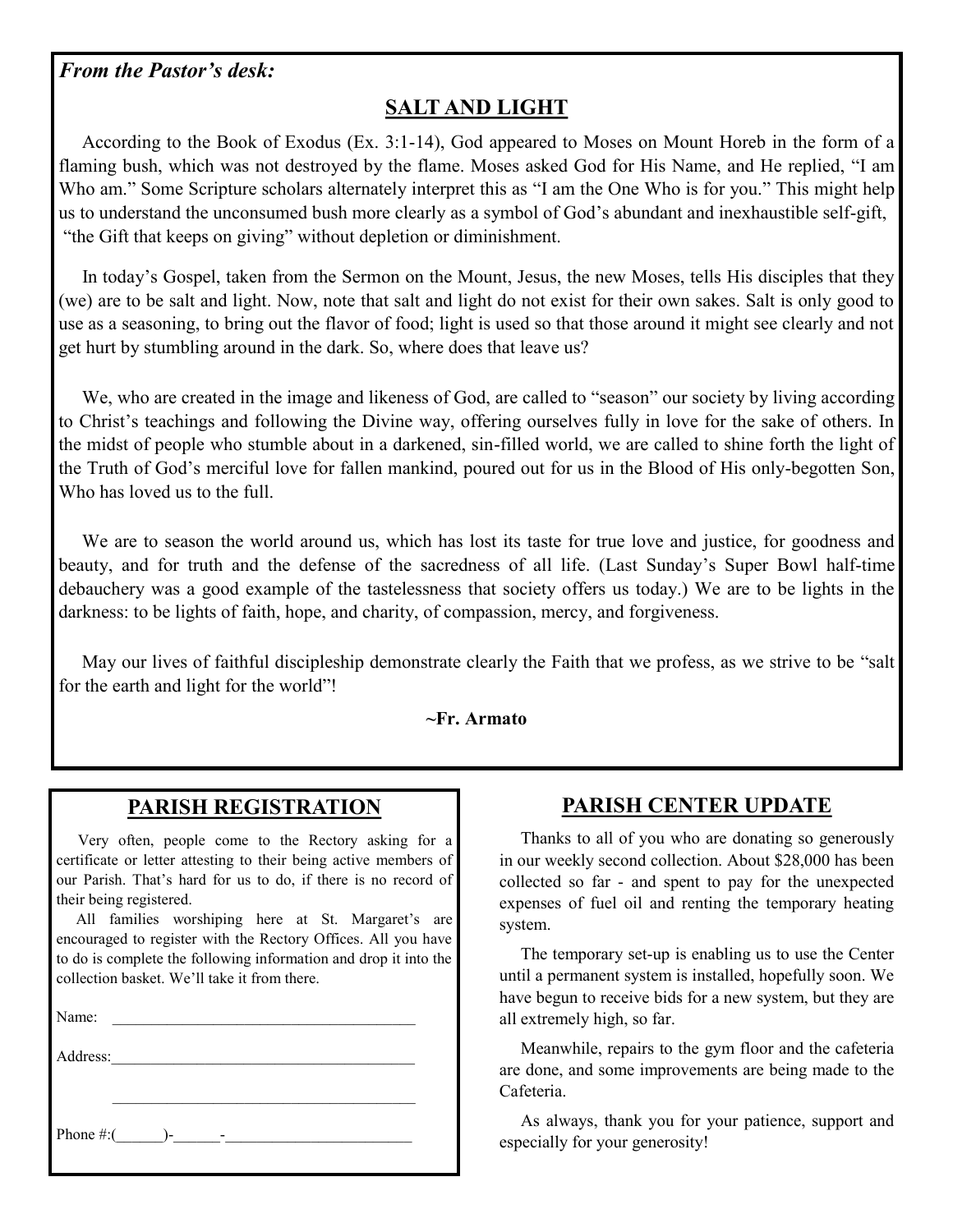# **St. Margaret Gift Shop**

Wednesdays, 12:00 - 4:00pm Saturdays, 4:00 - 5:00pm Sundays, 9:00am - 1:00pm

We have a selection of religious goods: Rosaries - Medals - Gifts Crucifixes - Statues - Bibles other books **AND MORE!**

If we don't have it, we'll try to get it for you. The Gift Shop is located in the rectory. Please use the red side door in the parking lot. If the door is closed, please knock.

Contact us: **parishcalendar@aol.com**

## **E-GIVING IS HERE!**

 Have you signed up yet with *Faith Direct* or another e-giv2ing service? It benefits both you and our Parish. Enrollment is friendly, safe, and troublefree, AND *you can change your intended giving anytime that you wish.*

 For your convenience, a supply of forms is available in the vestibule of the church to facilitate your signing up.

# **ANNUAL CATHOLIC APPEAL**

 The 2019 *Annual Catholic Appeal* campaign has ended. As of 2*/3/20,* **200** families pledged **\$72,632,**  almost all of which was paid in by 12/31/19, so **we'll get back some money.** Thanks!

 **PLEASE DO NOT MAKE ANY NEW PLEDGES AT THIS TIME,** since we only receive the overage recorded by 12/31. **Consider a gift to the Parish, instead.**

#### **MAGNIFICAT FOR LENT**

 Copies of the *Magnificat Lenten Companion* will go on sale this weekend in the main vestibule of the church and in the Gift Shop. At just \$3/copy, it's an excellent and economical guide to Christian living during Lent and for preparing to celebrate the Paschal Mystery during Holy Week and Easter.

## **Monthly Memorial Mass**

 A **memorial Mass with music** is celebrated each month for the repose of the souls of those who were buried from our church during the preceding month.

 While we no longer celebrate private memorial Masses, families who wish to have an annual or "month's mind" Mass offered for a loved one can join in this monthly celebration. Please contact the Rectory at **718-326-1911** to make the arrangements.

 **The next memorial Mass will be celebrated at 11:45am Saturday, March 14.** 



# **THE ST. VINCENT FOOD PANTRY**

 is located in the Convent 66-25 79th Place

#### **The Pantry is open every WEDNESDAY AND SATURDAY from 10:00 am to 12:00 Noon.**

*We are now in need of coffee, peanut butter, jelly, canned meats, mayo, tuna, cookies and cooking oil.*  For more info. call Terry, **718-326-0188**

*As always, thank you for your generosity!*



# **DEFENSIVE DRIVING COURSE**

 will be given in St. Margaret Catholic Academy Library on **Saturday, March 7,** from 9:00am to 3:30pm **THE COST:** \$45.00 per person **THE BENEFITS:** 10% discount on liability and collision insurance for 3 years. Up to 4 points deducted from your driving record. **CONTACT:** Sister Bridget at **718-326-1911** for more information or to register.